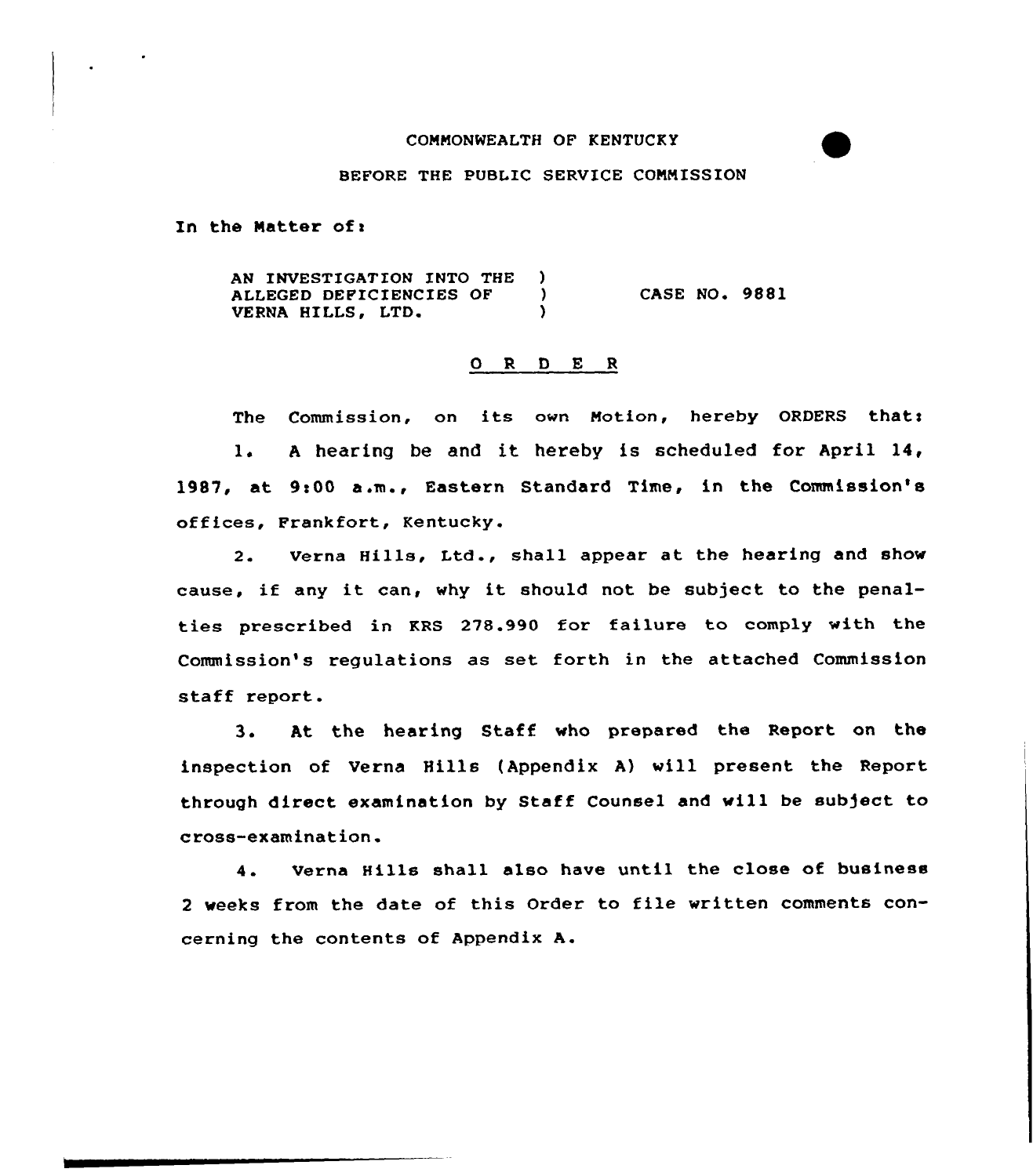Done at Frankfort, Kentucky, this 10th day of March, 1987.

PUBLIC SERVICE COMMISSION

el. Hemangt. Chairman 6 Vice Chairman

 $\sum_{\lambda}$ Commissione

**ATTEST:** 

 $\frac{1}{4}$ 

 $\frac{1}{\epsilon}$ 

Executive Director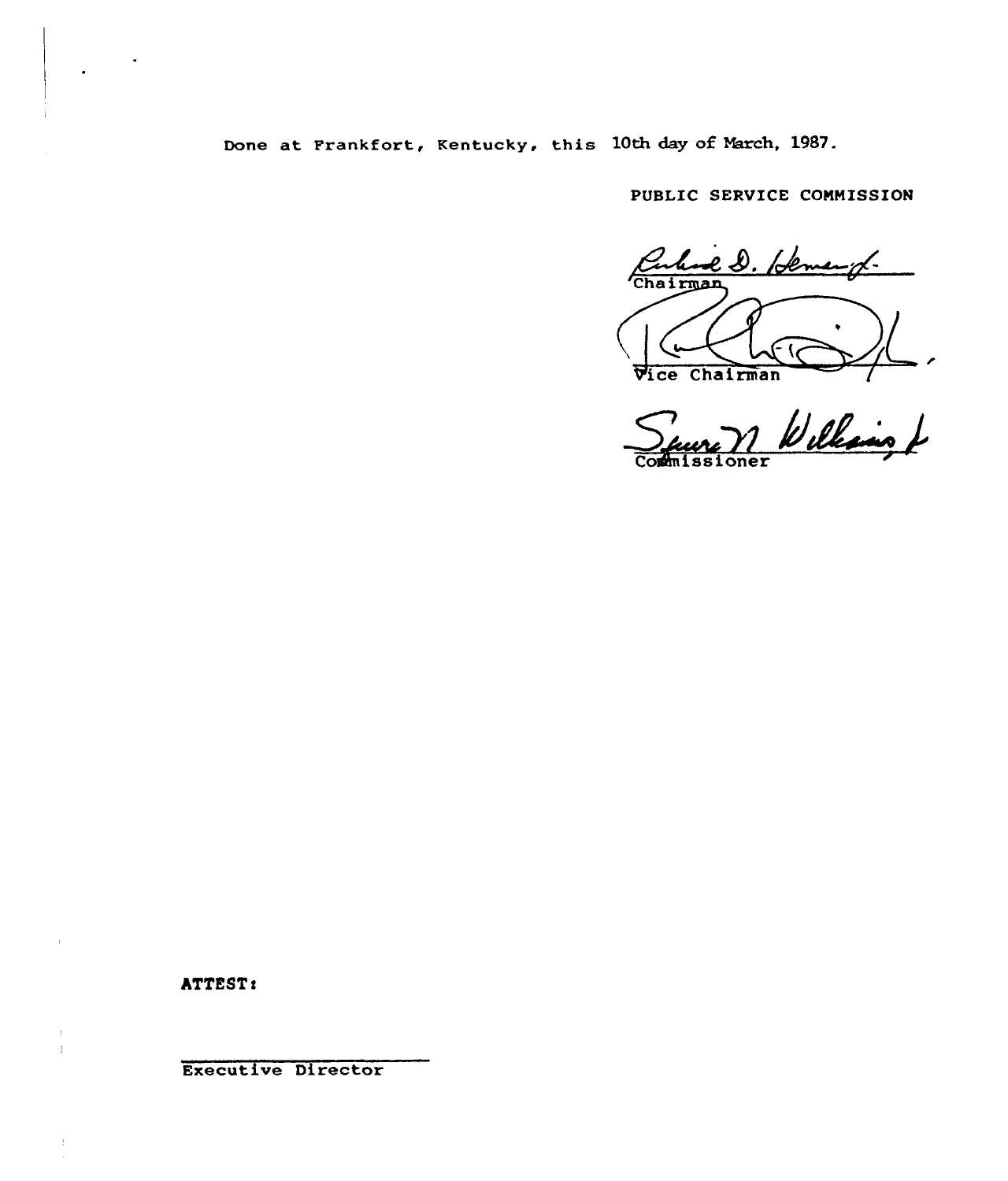## APPENDIX A

Commonwealth of Kentucky Public Service Commission

# UTILITY INSPECTION REPORT

Verna Hills, Ltd. Clark County, Kentucky

February 27, 1987

Utility operations, utility maintenance, utility management and their impact on utility services and operating costs are a primary concern of the Commission and this Division. Our ongoing inspection program is to determine if the utility is in compliance with Kentucky Revised Statutes {KRS 278), Public Service Commission (PSC) Regulations (807 KAR) and that adequate, efficient and reasonable service is being provided.

Daily maintenance, daily operations and good operating records are essential in the operation of an efficient utility. Our inspections are intended to determine if the utility is in compliance with PSC regulations in these areas.

On February ll, 1987, Verna Hills, Ltd., sewage treatment system was inspected for compliance with KRS 278 and PSC regulations (807 KAR). No representative of the utility was present at the time of the inspection.

The improvements or corrections necessary to bring this facility into compliance with KRS 278 and PSC regulations (807 KAR) are as follows:

1. The comminutor is not operational; repair or replacement is necessary to provide optimum<br>preliminary treatment. (807 KAR 5:071, preliminary treatment. Section 7, 1)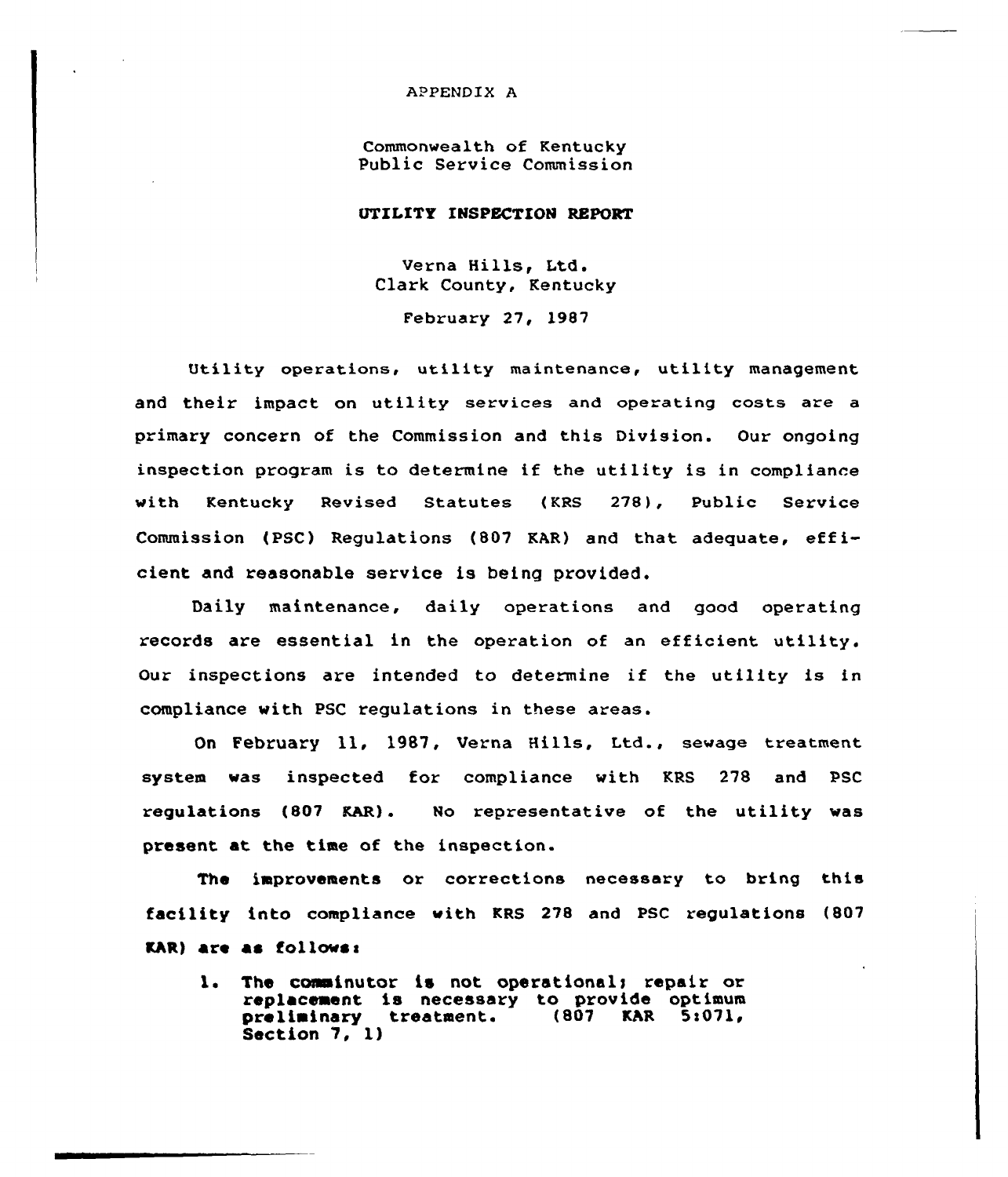Report - Verna Hills, Ltd. Page 2 February 27, 1987

- 2. Some air diffusers are clogged and several<br>drop units have been removed due to the deterioration of air lines and submerged piping; uniform addition of diffused air and<br>through mixing are necessary to achieve efficient biological treatment; therefore all malfunctioning sections must be replaced. {807 KAR 5:071, Section 7, 1)
- 3. The air lift line along with the scum return has been perforated by rust reducing its design capability, therefore they must be repaired or replaced. {807 KAR 5:071, Section 7, 1)
- 4. <sup>A</sup> backup blower for the lagoon is needed, or have immediate access to one in case of an emergency. (807 KAR 5:071, Section 7, 1)
- 5. The lagoon is gray to black in color, this indicates that the lagoon is going septic with<br>anaerobic conditions prevailing. Extensive anaerobic conditions prevailing. cleaning of the lagoon is needed to remove the sludge so that the lagoon can operate<br>efficiently. (807 KAR 5:071, Section 7, 1)
- 6. Sludge deposits are in the receiving stream. This stream should be cleaned immediately. (807 KAR 5:071, Section 7, 1)
- 7. The walkway grate needs to be replaced. (807 KAR 5:071, Section 7, 4)

#### Recommendations

The repair or correction of the deficiencies listed above is necessary in order to restore this facility to an acceptable operating condition. The pertinent section of the Kentucky Administrative Regulations has been listed by each deficiency for your convenience.